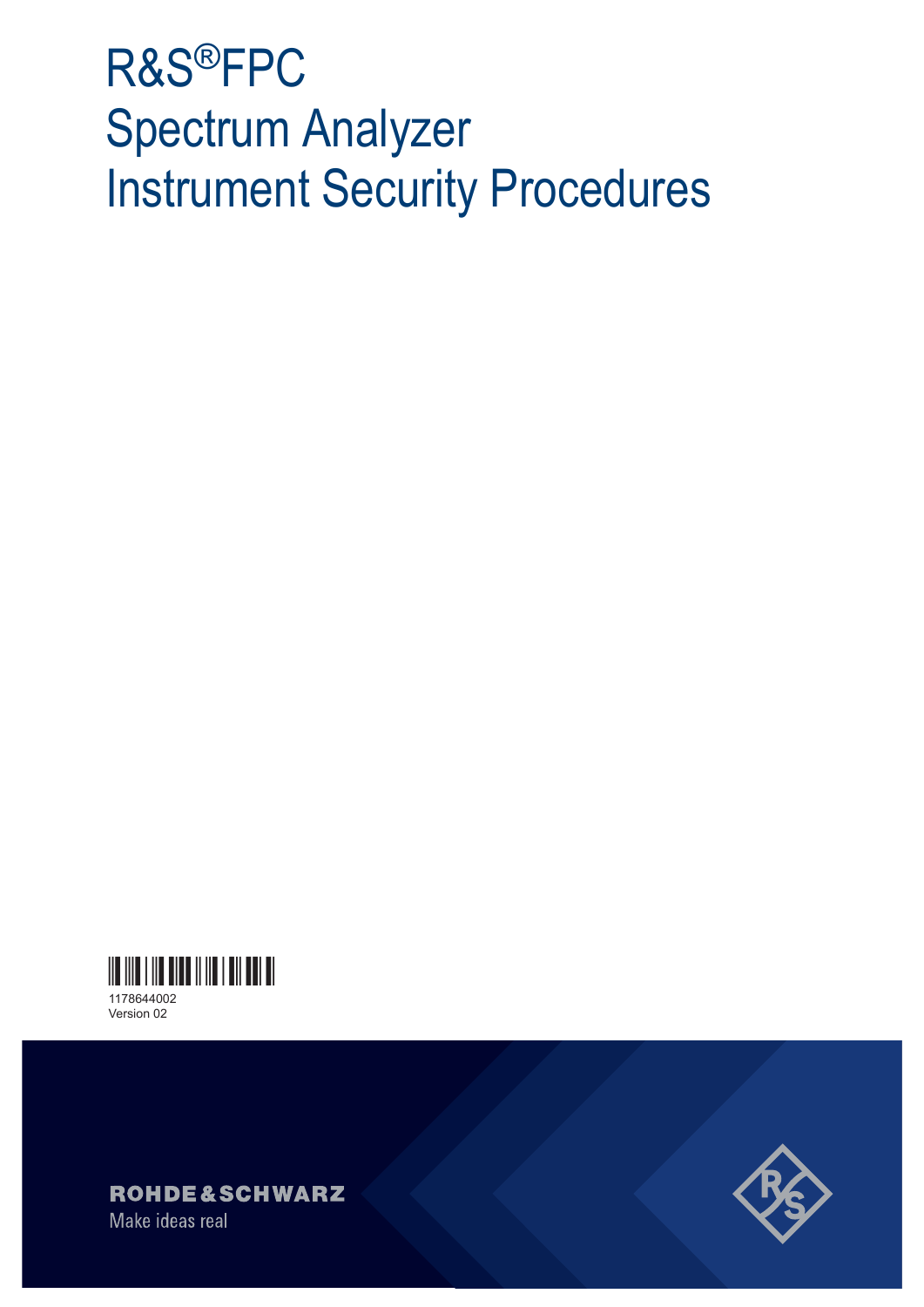### <span id="page-1-0"></span>**Contents**

## 1 Overview

Securing important information is crucial in many applications.

Generally, highly secured environments do not allow any test equipment to leave the area unless it can be proven that no user information leaves with the test equipment, e.g. to be calibrated.

"Regarding sanitization, the principal concern is ensuring that data is not unintentionally released" [1].

This document provides a statement regarding the volatility of the memory types used and specifies the steps required to sanitize an instrument.

The procedures in this document follow "NIST Special Publication 800-88: Guidelines for Media Sanitization" [1].

In addition, recommendations are provided to safeguard information on the R&S FPC.

#### **References**

See the following literature for further information.

- **[1] Kissel Richard L. [et al.]** Guidelines for Media Sanitization = Special Publication (NIST SP) = NIST SP - 800-88 Rev 1. - Gaithersburg : [s.n.], December 17, 2014.
- **[2] National Industrial Security Program Authorization Office** Defense Security Service (DSS) Assessment and Authorization Process Manual (DAAPM). - May 6, 2019.
- **[3] ACSC Australian Cyber Security Centre** Australian Government Information Security Manual, January 2020.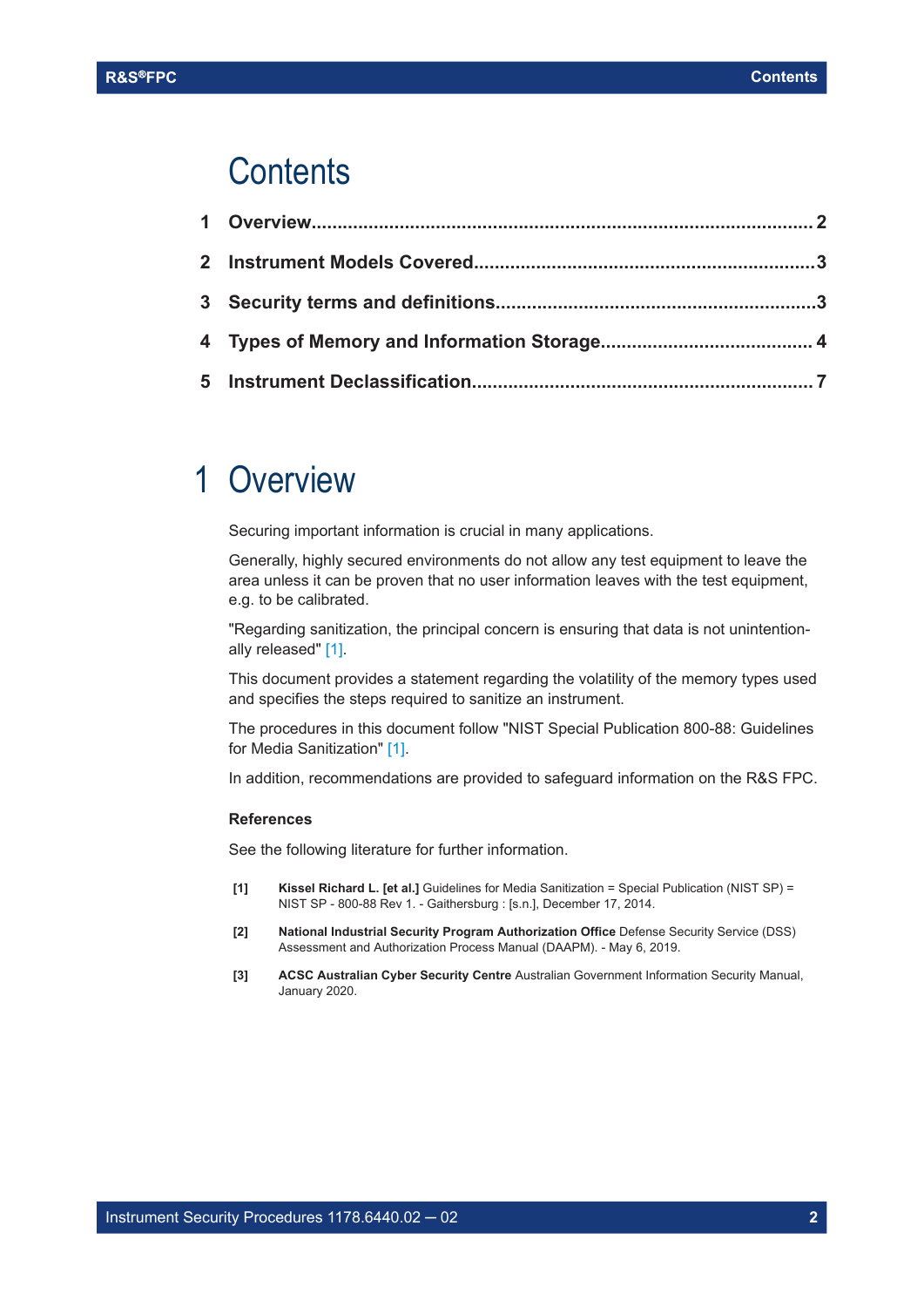### <span id="page-2-0"></span>2 Instrument Models Covered

*Table 2-1: Spectrum Analyzer models*

| <b>Product name</b> | Order number |
|---------------------|--------------|
| R&S FPC1000         | 1328.6660.02 |
| R&S FPC1500         | 1328.6660.03 |

# 3 Security terms and definitions

#### **Terms defined in Guidelines for Media Sanitization**

NIST Special Publication 800-88 [\[1\]](#page-1-0)

● **Sanitization**

"Media sanitization refers to a process that renders access to target data on the media infeasible for a given level of effort."

● **Clear**

"Clear applies logical techniques to sanitize data in all user-addressable storage locations for protection against simple non-invasive data recovery techniques; typically applied through the standard Read and Write commands to the storage device, such as by rewriting with a new value or using a menu option to reset the device to the factory state (where rewriting is not supported)."

● **Purge**

"Purge applies physical or logical techniques that render Target Data recovery infeasible using state of the art laboratory techniques."

**Destroy** 

"Destroy renders Target Data recovery infeasible using state of the art laboratory techniques and results in the subsequent inability to use the media for storage of data."

#### **Control of media**

Another option to secure sensitive information is to keep physical media within the classified area, see [\[1\],](#page-1-0) paragraph 4.4.

#### **Volatile memory**

"Memory components that do not retain data after removal of all electrical power sources, and when reinserted into a similarly configured system, are considered volatile memory components." [\[2\]](#page-1-0)

The volatile memory in the instrument does not have battery backup. It loses its contents when power is removed from the instrument.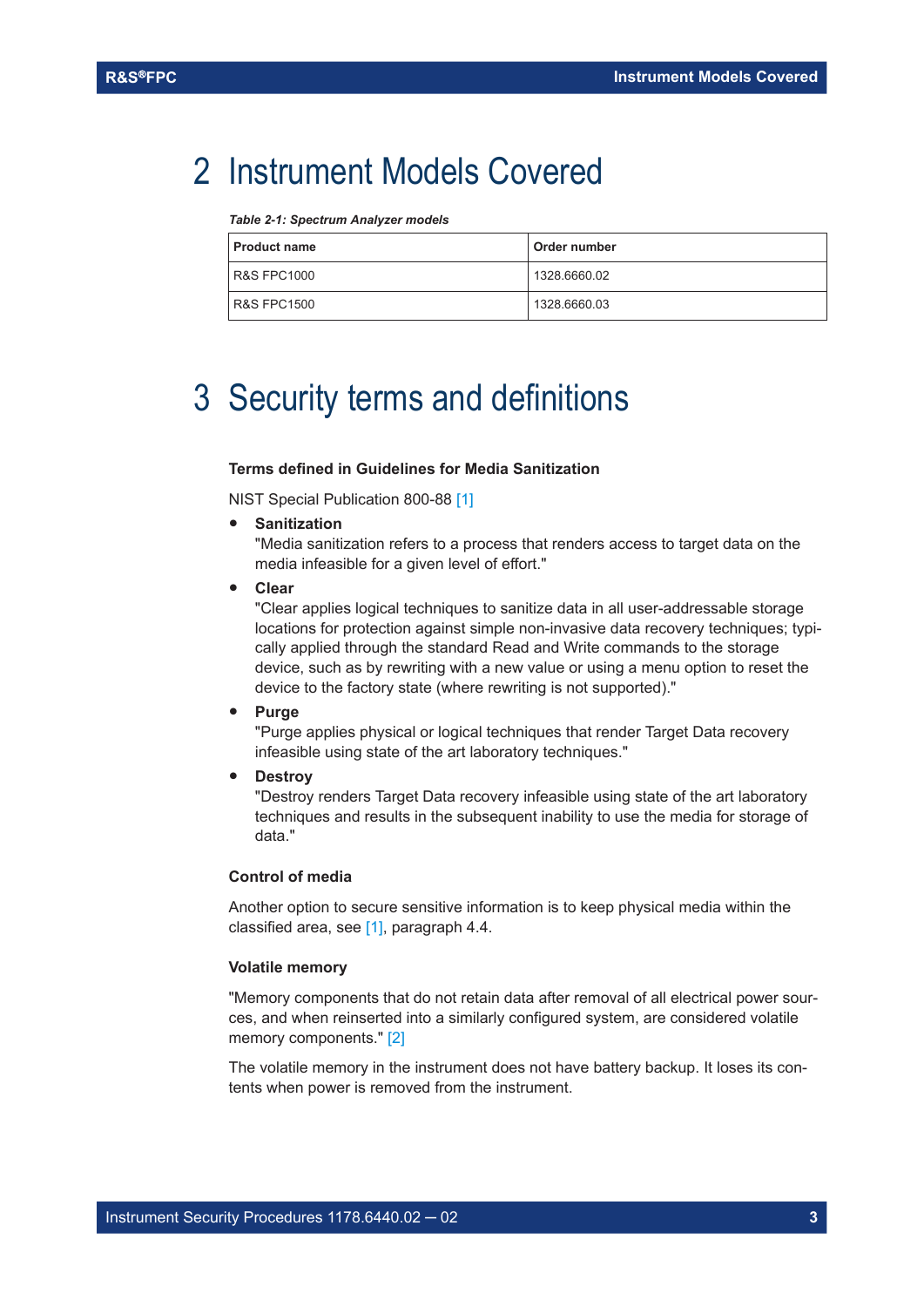<span id="page-3-0"></span>

If the instrument is battery operated, e.g. handhelds, it retains data in the volatile memory as long as the battery is installed.

Typical examples are RAM, e.g. SDRAM.

#### **Non-volatile memory**

"Components that retain data when all power sources are discontinued are non-volatile memory components." [\[2\].](#page-1-0)

In the context of this document, non-volatile memory components are non-user accessible internal memory types, e.g. EEPROM, Flash, etc.

#### **Media**

Media are types of non-volatile memory components. In the context of this document, media are user-accessible and retain data when you turn off power.

Media types are Hard Disk Drives (HDD), Solid State Drives (SSD), Memory Cards, e.g. SD, microSD, CFast, etc., USB removable media, e.g. Pen Drives, Memory Sticks, Thumb Drives, etc. and similar technologies.

## 4 Types of Memory and Information Storage

The R&S FPC Spectrum Analyzer contains various memory components.

The following table provides an overview of the memory components that are part of your instrument. For a detailed description regarding type, size, usage and location, refer to the subsequent sections.

| <b>Memory type</b>           | <b>Size</b> | <b>Content</b>                                                                                                                                                                             | <b>Volatility</b> | User<br><b>Data</b> | <b>Sanitization</b><br>procedure                                           |
|------------------------------|-------------|--------------------------------------------------------------------------------------------------------------------------------------------------------------------------------------------|-------------------|---------------------|----------------------------------------------------------------------------|
| <b>SDRAM</b>                 | 512 Mbyte   | Temporary information storage<br>for operating system and<br>instrument firmware                                                                                                           | Volatile          | <b>Yes</b>          | Turn off instru-<br>ment power                                             |
| Flash $(\mu C)$<br>internal) | 32 kbyte    | Power-up / Power-down firm-<br>ware                                                                                                                                                        | Non-volatile      | <b>No</b>           | None required                                                              |
| SRAM (µC<br>internal)        | 4 kbyte     | Temporary information storage<br>for Power-up / Power-down<br>firmware                                                                                                                     | Volatile          | <b>No</b>           | Turn off instru-<br>ment power                                             |
| Flash                        | 128 Mbyte   | <b>Operating System</b><br>٠<br>Instrument firmware<br>٠<br>Boot code<br>Calibration correction<br>٠<br>data, product options and<br>serial number<br>User data and instrument<br>settings | Non-volatile      | Yes                 | "Sanitize inter-<br>nal memory"<br>procedure<br>(see "Flash"<br>on page 5) |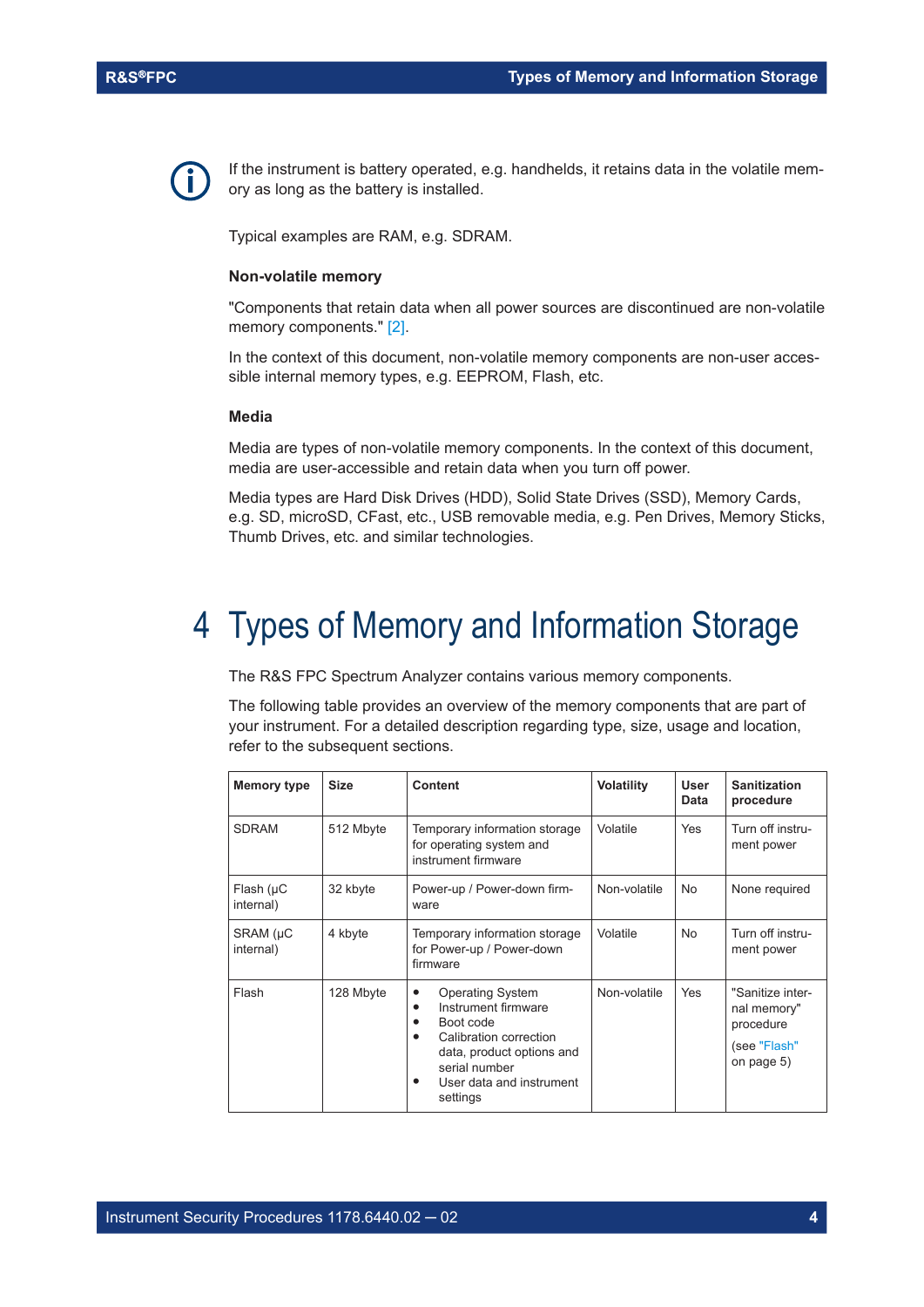### <span id="page-4-0"></span>**4.1 Volatile Memory**

The volatile memory in the instrument does not have battery backup. It loses its contents as soon as power is removed from the instrument. The volatile memory is not a security concern.

Removing power from this memory meets the memory sanitization requirements specified in the "Clearing and Sanitization Matrix" in Section 5.2.5.5.5 of the ISFO Process Manual for the Certification and Accreditation of Classified Systems under the NIS-POM.

#### **SDRAM**

The SDRAM on the CPU board has a size of 512 Mbyte and contains temporary information storage for operating system and instrument firmware. The SDRAM loses its memory as soon as power is removed.

**Sanitization procedure:** Turn off instrument power.

#### **SRAM (µC)**

The SRAM of the µController has a size of 4 kbyte and contains temporary information storage for Power-up / Power-down firmware. The SRAM loses its memory as soon as power is removed.

**Sanitization procedure:** Turn off instrument power

### **4.2 Non-Volatile Memory**

The R&S FPC contains various non-volatile memories. Out of these, only the internal Flash memory contains user data as well as instrument configuration. The Flash memory can be sanitized via "Sanitize internal memory" procedure.

All non-volatile memories of the R&S FPC are not a security concern.

#### **Flash (µC)**

The  $\mu$ Controller internal flash memory has a size of 32 kbyte and contains the  $\mu$ Controller firmware for the Power-up / Power-down sequence. The flash does not hold user data nor can the user access the flash storage.

**Sanitization procedure:** None required (no user data)

#### **Flash**

The flash memory has a size of 128 Mbyte of storage. It contains the boot code, operating system and instrument firmware, calibration correction data of product options and serial number. Furthermore user data and instrument settings are stored here.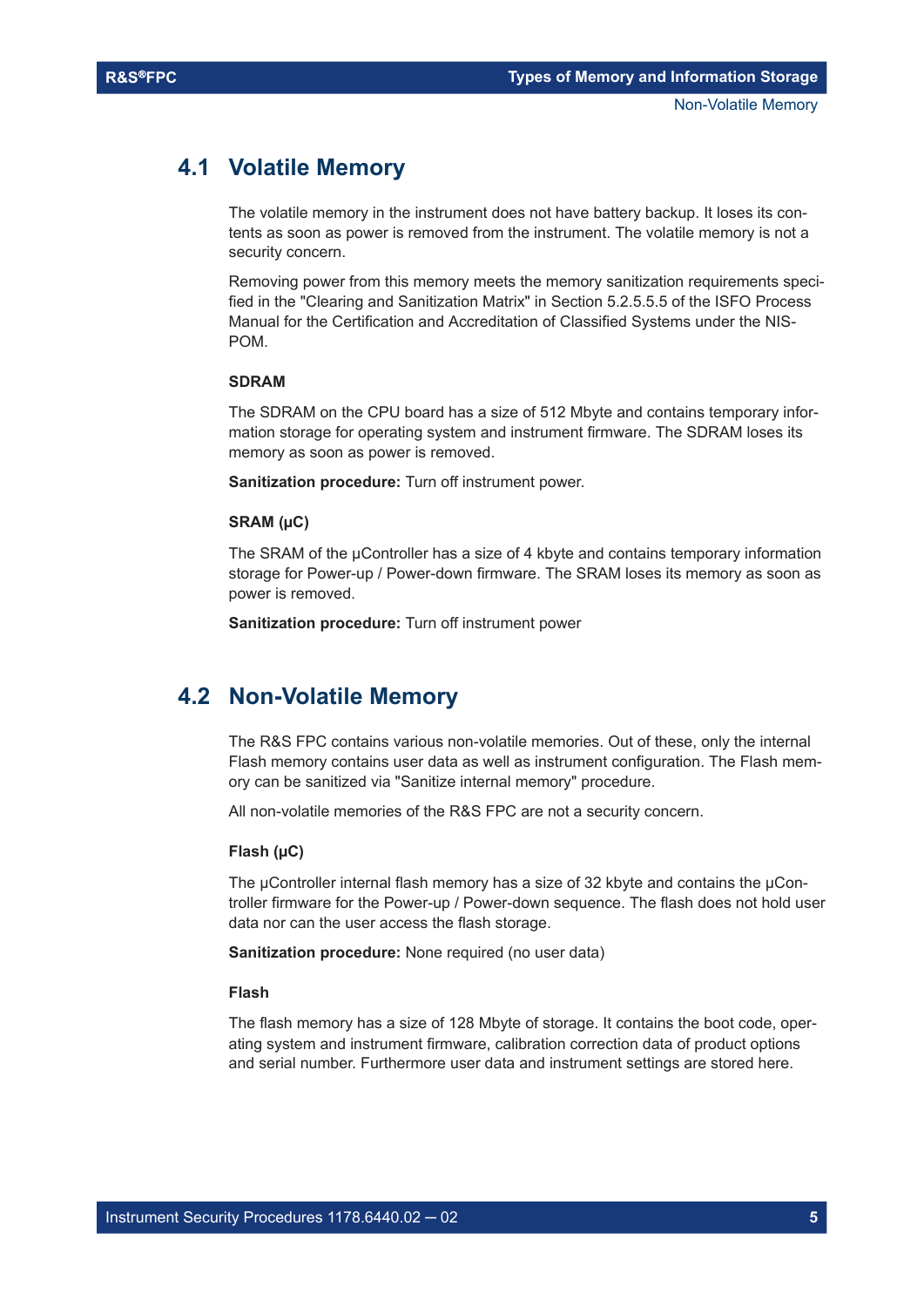Non-Volatile Memory

| Boot Code<br><b>Product Options</b><br><b>Calibration Correction Data</b><br>Serial Number<br>11 Mbyte | <b>Operating System</b><br>Firmware<br>97 Mbyte | User Data<br><b>Instrument Settings</b><br>20 Mbyte |
|--------------------------------------------------------------------------------------------------------|-------------------------------------------------|-----------------------------------------------------|
|                                                                                                        |                                                 |                                                     |

#### *Figure 4-1: Logical sections of the Flash memory*

The Flash memory is logically divided into three sections:

**Boot Code / Product Options / Calibration Correction Data / Serial Number:** The 11 Mbyte memory section contains the boot code, the product options, the factory calibration correction data and the instrument serial number. This section is initialized during production and can be updated in case of firmware update and option installation. It cannot be accessed by the user and is not modified during instrument operation.

#### ● **Operating System / Firmware:**

The 97 Mbyte memory section contains the operating system and the instrument firmware. This section is initialized during production and can be updated in case of firmware update. It cannot be accessed by the user and is not modified during instrument operation.

#### ● **User Data / Instrument Settings:**

The 20 Mbyte memory section contains the user data and automatically or manually saved instrument settings.

The R&S FPC provides a sanitizing procedure that ensures that user data is irretrievably removed from the instrument.

#### **Sanitization procedure:** "Sanitize internal memory" procedure

The sanitizing procedure is part of the instruments maintenance system which can be accessed by pressing the front panel buttons [PRESET] and softkey [5] during poweron.

After activating the sanitizing procedure, the following steps occur:

- A full sector erase command as per manufacturer data sheet is applied to each sector of the instrument settings and user data section. This explicitly includes sectors which might be declared as defect.
- Every addressable location of the instrument settings and user data section is overwritten by a single character.
- Again, a full sector erase command as per manufacturer data sheet is applied to each sector of the instrument settings and user data section, including defect sectors.

The "Sanitize internal memory" procedure meets the memory sanitization requirements specified in the "Clearing and Sanitization Matrix" in Section 14.1.16 of the ISFO "Manual for the Certification and Accreditation of Classified Systems under the NISPOM".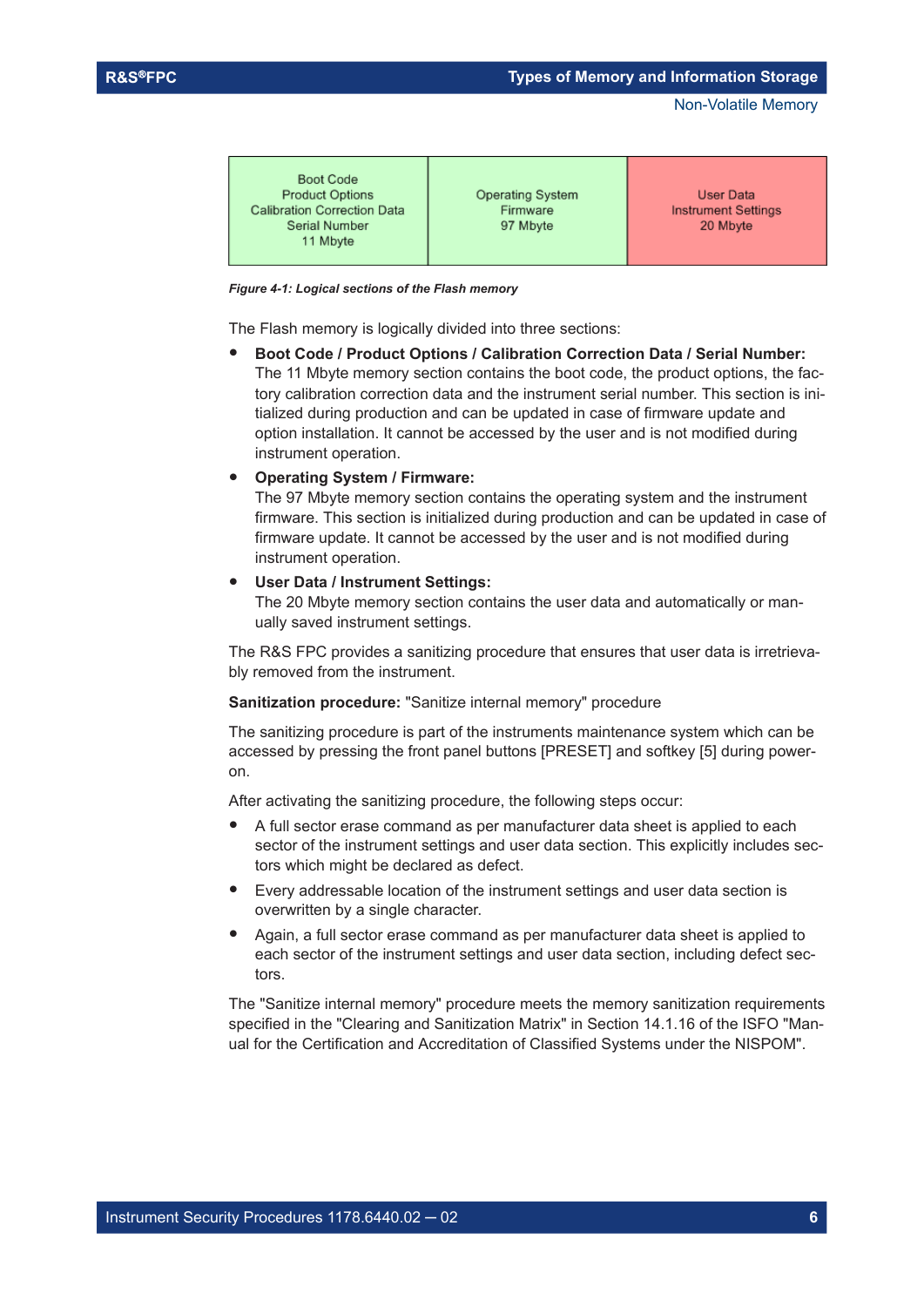### <span id="page-6-0"></span>5 Instrument Declassification

Before you can remove the R&S FPC Spectrum Analyzer from a secured area (for example to perform service or calibration), all classified user data needs to be removed. You can declassify the R&S FPC as follows:

- 1. Turn off the R&S FPC. This will sanitize the volatile memory.
- 2. To sanitize the internal Flash memory, perform the following steps:
	- a) Make sure, that no USB mass memory device is connected.
	- b) Press the front panel buttons [PRESET] and softkey [5] and hold them while switching on the instrument again.

After a few seconds, the sanitizing procedure starts.

Sanitizing is indicated by the message "Secure Formatting Flash, please wait!" on the instrument's screen. The sanitizing procedure takes approximately 8 minutes.

Afterwards, the instrument reboots. Since permanent adjustment values are not located in instrument settings and user data section of the flash, the validity of the R&S FPC Spectrum Analyzer's calibration is maintained throughout the sanitization.

Following these steps removes all user data from the R&S FPC Spectrum Analyzer. The instrument can now leave the secured area.

These declassification procedures meet the needs of customers working in secured areas.

#### **Validity of instrument calibration after declassification**

The calibration makes sure that measurements comply to government standards. Rohde & Schwarz recommends that you follow the calibration cycle suggested for your instrument.

The flash is the only memory type used to hold permanent adjustment values required to maintain the validity of the R&S FPC's calibration.

Since only the flash instrument settings and user data section is erased during sanitization, performing the declassification procedure does not affect the validity of the instrument's calibration.